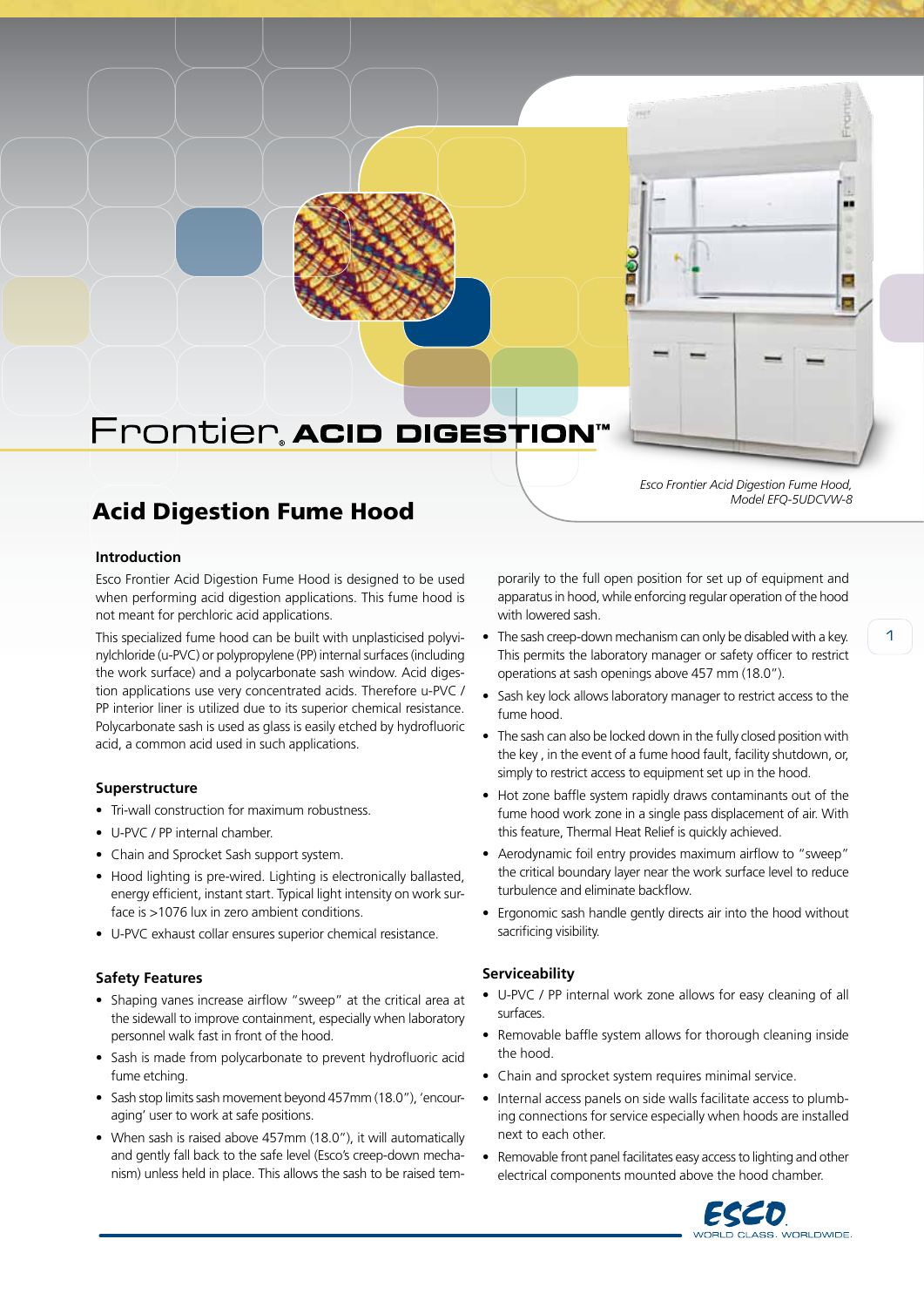#### **Safety Certified and Tested**

All Esco fume hoods are manufactured for the most demanding laboratory applications.

- • Each Frontier Acid Digestion Fume Hood is tested to comply with ASHRAE 110:1995 and EN14175-3 standards.
- • Sash is clearly labeled with all operating instructions and illustrations.

#### **Accessories and Options**

- • Esco offers a variety of options and accessories to meet application requirements.
- • Additional services and electrical outlets.
- Base cabinetry is available for worktop requirements and additional storage area in the laboratory.

#### **Warranty**

The Frontier Acid Digestion Fume Hood is warranted for 1 year excluding consumable parts and accessories. Contact your local sales representative for specific warranty details.

| <b>Guide to Models</b>    |           |                |      |                |      |             |             |                   |      |                        |      |
|---------------------------|-----------|----------------|------|----------------|------|-------------|-------------|-------------------|------|------------------------|------|
| $E F Q - 4 U D C V W - 8$ |           |                |      |                |      |             |             |                   |      |                        |      |
| <b>External Width</b>     | Code      | Internal Depth | Code | Internal Liner | Code | Sash Type   | Code        | Color Code        | Code | <b>Electrical Code</b> | Code |
| 1220 mm (48.0")           | <b>4U</b> | 900 mm (35.4") | D    | u-PVC          | C    | Vertical    | $\mathbf v$ | <b>Esco White</b> | W    | 230V, AC, 50/60Hz      | 8    |
| 1525 mm (60.0")           | 5U        |                |      | Polypropylene  | P    | Combination | $\mathbf c$ |                   |      | 110-120V, AC, 50/60Hz  | 9    |
| 1830 mm (72.0")           | 6U        |                |      |                |      |             |             |                   |      |                        |      |
| 2440 mm (96.0")           | 8U        |                |      |                |      |             |             |                   |      |                        |      |
|                           |           |                |      |                |      |             |             |                   |      |                        |      |

*\* Combination Sash not available for EFQ-8UDC \_W-\_ model.*

| <b>General Specifications, Frontier Acid Digestion Fume Hoods</b> |                                                             |                                   |                                                                                                |                                               |                                               |                                               |  |  |  |  |
|-------------------------------------------------------------------|-------------------------------------------------------------|-----------------------------------|------------------------------------------------------------------------------------------------|-----------------------------------------------|-----------------------------------------------|-----------------------------------------------|--|--|--|--|
| Model                                                             |                                                             |                                   | EFQ-4UD W-8                                                                                    | EFQ-5UD W-                                    |                                               | EFQ-8UD_ _W-_                                 |  |  |  |  |
| <b>Nominal Size</b>                                               |                                                             |                                   | 1.2 meters $(4')$                                                                              | 1.5 meters (5')                               | 1.8 meters $(6')$                             | 2.4 meters $(8')$                             |  |  |  |  |
| <b>External Dimensions *</b><br>$(W \times D \times H)$           |                                                             |                                   | 1220 x 900 x 1644 mm<br>1525 x 900 x 1644 mm<br>60.0" x 35.4" x 64.7"<br>48.0" x 35.4" x 64.7" |                                               | 1830 x 900 x 1644 mm<br>72.0" x 35.4" x 64.7" | 2440 x 900 x 1644 mm<br>96.0" x 35.4" x 64.7" |  |  |  |  |
| <b>Internal Dimensions</b><br>$(W \times D \times H)$             |                                                             |                                   | 996 x 672 x 1240 mm<br>39.2" x 26.5" x 48.8"                                                   | 1301 x 672 x 1240 mm<br>51.2" x 26.5" x 48.8" | 1606 x 672 x 1240 mm<br>63.2" x 26.5" x 48.8" | 2216 x 672 x 1240 mm<br>87.2" x 26.5" x 48.8" |  |  |  |  |
|                                                                   | <b>Maximum Sash Opening</b>                                 |                                   | 740 mm (29.1")                                                                                 |                                               |                                               |                                               |  |  |  |  |
|                                                                   | <b>Face Velocity</b>                                        | <b>Sash Opening</b>               |                                                                                                |                                               |                                               |                                               |  |  |  |  |
|                                                                   | $0.3 \, \text{m/s}$<br>$(60$ fpm $)$                        | Design Opening:<br>457 mm (18.0") | 542 cmh @ 7 Pa<br>319 cfm @ 0.03" WG                                                           | 705 cmh @ 9 Pa<br>415 cfm @ 0.04" WG          | 867 cmh @ 12 Pa<br>510 cfm @ 0.05" WG         | 1192 cmh @ 8 Pa<br>702 cfm @ 0.03" WG         |  |  |  |  |
| Exhaust<br>Volume/<br><b>Static</b><br>Pressure<br>Required       | $0.4 \, \text{m/s}$<br>$(80$ fpm $)$                        | Design Opening:<br>457 mm (18.0") | 723 cmh @ 13 Pa<br>425 cfm @ 0.05" WG                                                          | 939 cmh @ 17 Pa<br>553 cfm @ 0.07" WG         | 1156 cmh @ 20 Pa<br>681 cfm @ 0.09" WG        | 1590 cmh @ 14 Pa<br>936 cfm @ 0.06" WG        |  |  |  |  |
|                                                                   | $0.5 \, \text{m/s}$<br>$(100$ fpm $)$                       | Design Opening:<br>457 mm (18.0") | 903 cmh @ 20 Pa<br>532 cfm @ 0.09" WG                                                          | 1174 cmh @ 26 Pa<br>691 cfm @ 0.11" WG        | 1445 cmh @ 28 Pa<br>851 cfm @ 0.12" WG        | 1987 cmh @ 22 Pa<br>1170 cfm @ 0.09" WG       |  |  |  |  |
|                                                                   | $0.3$ m/s<br>$(60$ fpm $)$                                  | Full Open:<br>736 mm (29.0")      | 642 cmh @ 13 Pa<br>378 cfm @ 0.06" WG                                                          | 834 cmh @ 17 Pa<br>491 cfm @ 0.07" WG         | 1027 cmh @ 22 Pa<br>605 cfm @ 0.09" WG        | 1412 cmh @ 14 Pa<br>831 cfm @ 0.06" WG        |  |  |  |  |
|                                                                   | $0.4$ m/s<br>$(80$ fpm $)$                                  | Full Open:<br>736 mm (29.0")      | 856 cmh @ 23 Pa<br>504 cfm @ 0.10" WG                                                          | 1113 cmh @ 30 Pa<br>655 cfm @ 0.13" WG        | 1369 cmh @ 39 Pa<br>806 cfm @ 0.17" WG        | 1883 cmh @ 25 Pa<br>1108 cfm @ 0.11" WG       |  |  |  |  |
|                                                                   | $0.5$ m/s<br>Full Open:<br>736 mm (29.0")<br>$(100$ fpm $)$ |                                   | 1391 cmh @ 47 Pa<br>1070 cmh @ 36 Pa<br>630 cfm @ 0.15" WG<br>819 cfm @ 0.20" WG               |                                               | 1712 cmh @ 61 Pa<br>1008 cfm @ 0.26" WG       | 2354 cmh @ 40 Pa<br>1385 cfm @ 0.17" WG       |  |  |  |  |
|                                                                   | <b>Exhaust Outlet Diameter</b>                              |                                   | 305 mm (12.0")                                                                                 |                                               |                                               |                                               |  |  |  |  |
|                                                                   | <b>Number of Exhaust Collars</b>                            |                                   |                                                                                                |                                               |                                               | $\overline{2}$                                |  |  |  |  |

*\* When sash is in full open position, total height of fume hood is 1644 mm (64.7").Please ensure sufficient ceiling height clearance is available.*

| <b>General Specifications, Base Cabinet for Frontier Acid Digestion Fume Hoods</b> |                                                                                                 |                                               |                                               |                                                    |  |  |  |  |  |
|------------------------------------------------------------------------------------|-------------------------------------------------------------------------------------------------|-----------------------------------------------|-----------------------------------------------|----------------------------------------------------|--|--|--|--|--|
| Model*                                                                             | <b>EBA-4UDG-0/</b><br>EBA-4UDG-8                                                                | <b>EBA-5UDG-0/</b><br>EBA-5UDG-8              | <b>EBA-6UDG-0/</b><br>EBA-6UDG-8              | <b>EBA-8UDG-0/</b><br>EBA-8UDG-8                   |  |  |  |  |  |
| <b>Nominal Size</b>                                                                | $1220$ mm $(24")$                                                                               | 1525 mm (60.0")                               | 1830 mm (72")                                 | 2440 mm (96")                                      |  |  |  |  |  |
| <b>External Dimensions</b><br>$(W \times D \times H)$                              | 1220 x 849 x 915 mm<br>1525 x 849 x 915 mm<br>48.0" x 33.4" x 36.0"<br>$60.0''$ x 33.4" x 36.0" |                                               | 1830 x 849 x 915 mm<br>72" x 33.4" x 36.0"    | 2440 x 849 x 915<br>$96"$ x 33.4" x 36.0"          |  |  |  |  |  |
| Net Weight                                                                         | 76 kg (167 lbs)                                                                                 | 115 kg (253 lbs)                              | 140 kg (309 lbs)                              | 160 kg (353 lbs)                                   |  |  |  |  |  |
| <b>Shipping Weight</b>                                                             | 80 kg (176 lbs)                                                                                 | 121 kg (267 lbs)                              | 140 kg (309 lbs)                              | 160 kg (353 lbs)                                   |  |  |  |  |  |
| Shippingg Dimensions, maximum<br>$(W \times D \times H)$                           | 1350 x 750 x 1150 mm<br>53.1" x 29.5" x 45.3"                                                   | 1650 x 750 x 1150 mm<br>65.0" x 29.5" x 45.3" | 1950 x 750 x 1150 mm<br>76.8" x 29.5" x 45.3" | 2590 x 1020 x 1100 mm<br>$102.0$ " x 40.2" x 43.3" |  |  |  |  |  |

\* Model EBA-\_\_\_\_-0 is standard base cabinet without MCB/ELCB<br>Model EBA-\_\_\_\_-8 is with MCB/ELCB protection and only applicable for 230VAC, 50/60Hz units. MCB/ELCB panel is always mounted on the top right hand corner of base

### **PONTIEP, ACID DIGESTION"**

Fume Hood • **Frontier Acid Digestion Fume Hood**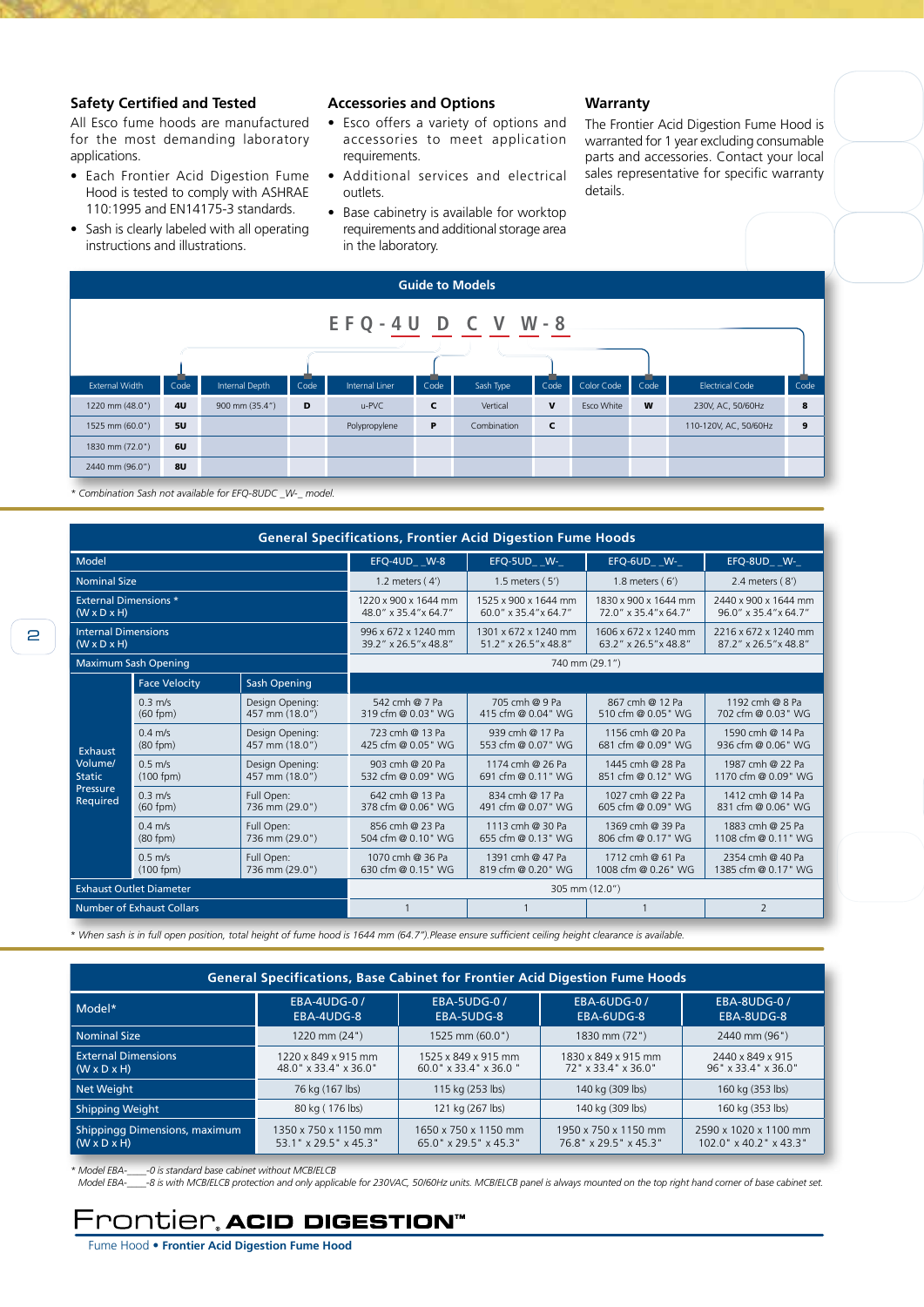

512 mm (20.2") 559 mm (22.0")

A

650 mm / 25.6"

#### **Model EFQ, Frontier Acid Digestion Fume Hood Technical Specifications**

ECED CLASS. WORLDWIDE.

(72.0")

2440 mm (96.0")

610 mm (24.0")

EBA-6UDG-8

EBA-8UDG-0 / EBA-8UDG-8

3